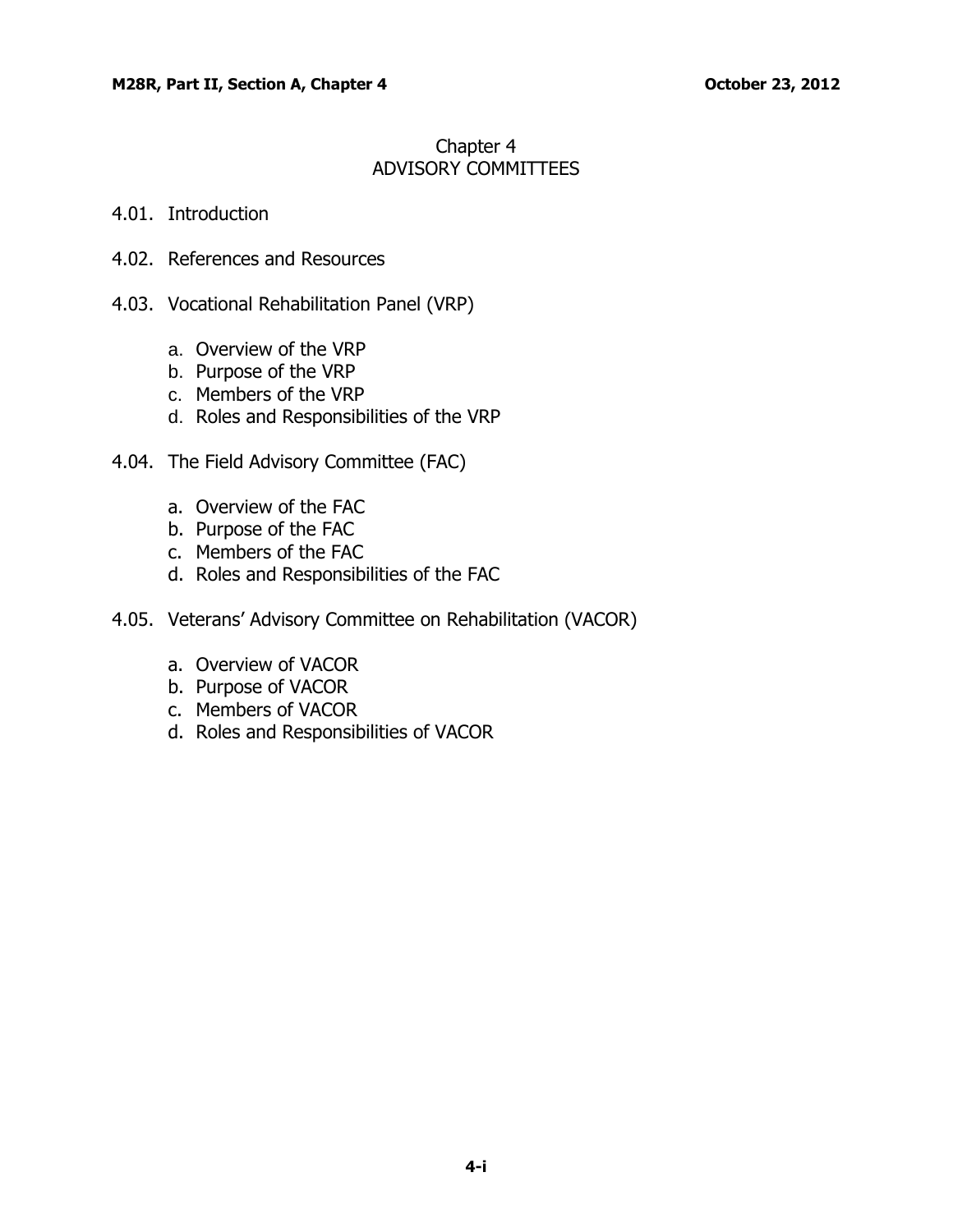## Chapter 4 ADVISORY COMMITTEES

## <span id="page-1-0"></span>4.01 Introduction

Vocational Rehabilitation and Employment (VR&E) Service consults with advisory committees in developing policy, procedures and services. This chapter will discuss three of the most commonly utilized committees to include the Vocational Rehabilitation Panel (VRP), the Field Advisory Committee (FAC), and the Veterans' Advisory Committee on Rehabilitation (VACOR). This chapter contains the following information in regard to each advisory committee:

- Overview
- Purpose
- Members
- Roles and responsibilities
- 4.02 References and Resources

| Laws:        | 38 U.S. Code (U.S.C.) 529<br>38 U.S.C. 3121<br>Federal Advisory Committee Act                |
|--------------|----------------------------------------------------------------------------------------------|
| Regulations: | 38 Code of Federal Regulations (CFR) 21.60<br>38 CFR 21.62<br>38 CFR 21.400<br>38 CFR 21,402 |

- 4.03 Vocational Rehabilitation Panel (VRP)
	- a. Overview of the VRP

The VRP serves as a consultative body in rehabilitation planning for Veterans with disability (ies), their dependents, or other complex cases whose circumstances require interdisciplinary consideration, as outlined in 38 CFR 21.60 and 38 CFR 21.62. The VRP assists in the evaluation and planning process by reviewing referred cases and submitting a report with recommendations and information for planning rehabilitation services.

b. Purpose of the VRP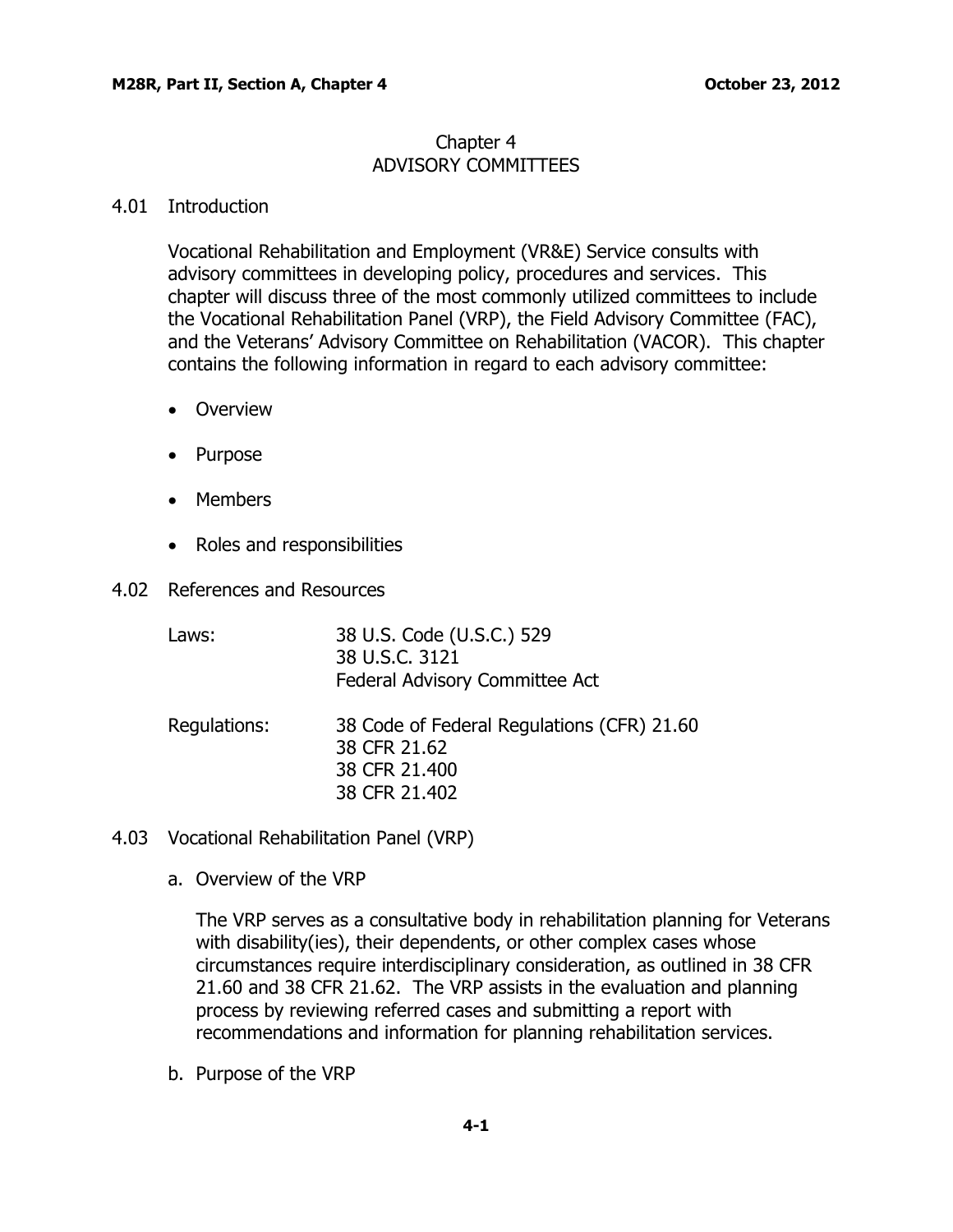<span id="page-2-0"></span>The VRP consults with case managers on the following cases:

- Veterans who have a serious employment handicap (SEH)
- Veterans who may benefit from an Independent Living (IL) program because it is not currently reasonably feasible to pursue suitable employment

 VRP recommendations and suggestions are considered expert technical assistance to facilitate the planning and decision-making process. Recommendations and suggestions are not binding, but cannot be disregarded without thorough consideration and documentation.

c. Members of the VRP

 The VRP includes a wide range of rehabilitation professionals to assure interdisciplinary expertise is available for the review of each referred case. Membership on the VRP is limited to Department of Veterans Affairs (VA) staff members. The VRP includes, but is not limited to:

- A Vocational Rehabilitation Counselor (VRC), appointed by the VR&E Officer, serves as chairperson for the coordination of meetings, writing of reports, and expert knowledge of VR&E services
- A VRC, who is usually the referring VRC, for expert knowledge of the specific case
- A medical consultant for an expert opinion on medical issues
- A mental health provider for expert opinion on mental health issues

A case may be referred to the VRP by a VRC or the VR&E Officer.

d. Roles and Responsibilities of the VRP

The VRP has the following roles and responsibilities:

 Reviews each referred case in relation to the specific reason for the referral and any other problem area identified in the course of its consideration of the case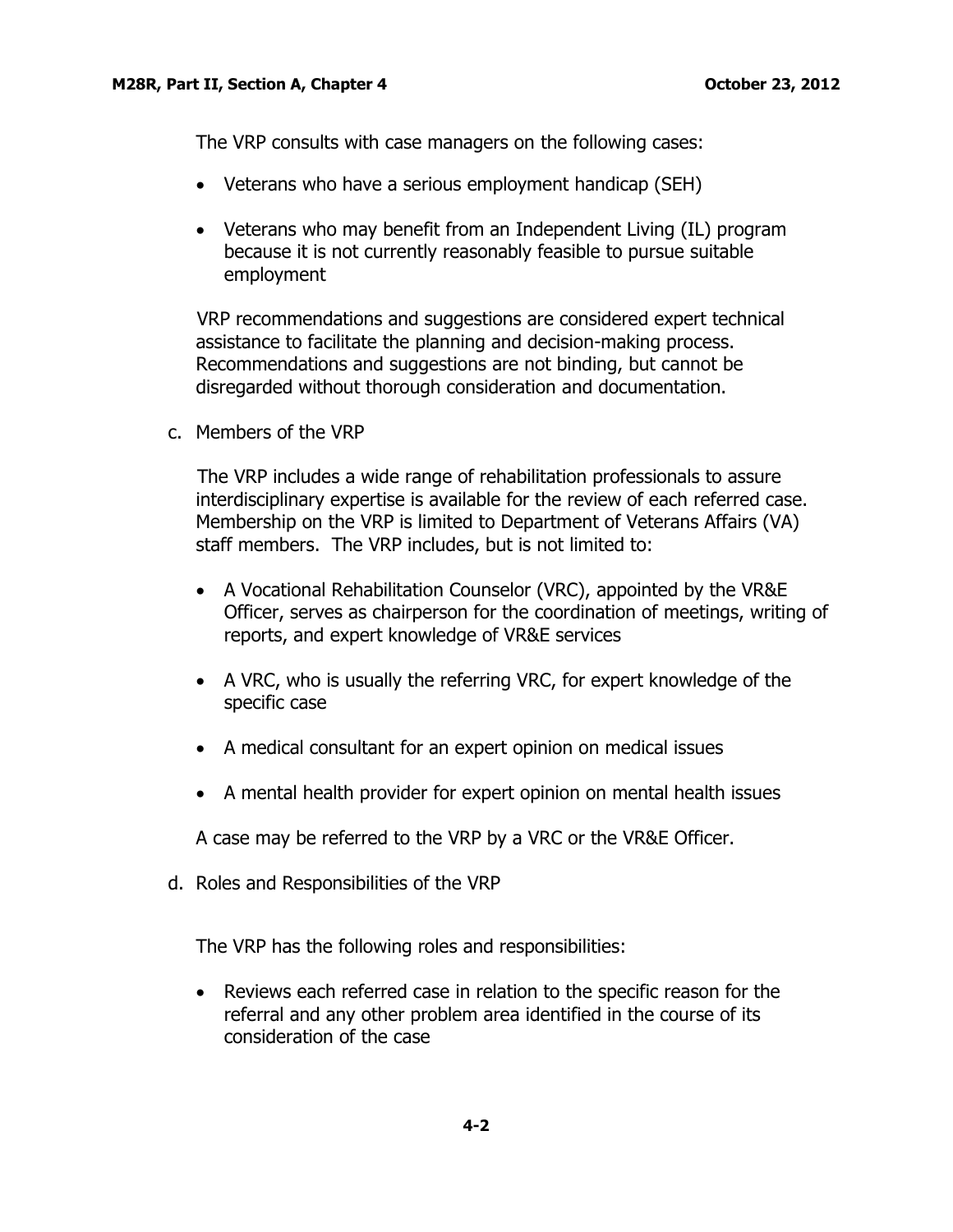#### <span id="page-3-0"></span>**M28R, Part II, Section A, Chapter 4 Development Controller 12, 2012**

• Prepares a written report of recommendations on each case with a summary of the VRP's deliberations and recommendations

#### 4.04 The Field Advisory Committee (FAC)

a. Overview of the FAC

The FAC serves as the primary source through which the Director of VR&E Service solicits input from field staff on a variety of issues impacting the VR&E Program. The overall objective is to improve the quality of service to Veterans.

b. Purpose of the FAC

The FAC functions as a resource for providing feedback to the Director of VR&E Service on barriers to effective service delivery emerging in the field. The scope of activities is generally limited to preparing for and executing action items identified in quarterly meetings. All members of the FAC serve at the discretion of the Director of VR&E Service with approval from the Office of Field Operations.

c. Members of the FAC

The FAC includes two VR&E Officers from the Central, Eastern, Southern and Western Areas. The Director of VR&E Service appoints one member to serve as Chairman, and one VR&E Service employee serves as liaison to the FAC.

d. Roles and Responsibilities of the FAC

The FAC has the following roles and responsibilities:

- Conducts meetings once per quarter
- Provides advice and counsel to the Director of VR&E Service
- Assists in the analysis of issues impacting VR&E
- Provides recommendations on possible solutions to challenges facing the VR&E Program
- Provides to the Director of VR&E Service a verbal briefing and a copy of the meeting minutes to summarize significant discussions, recommendations and action items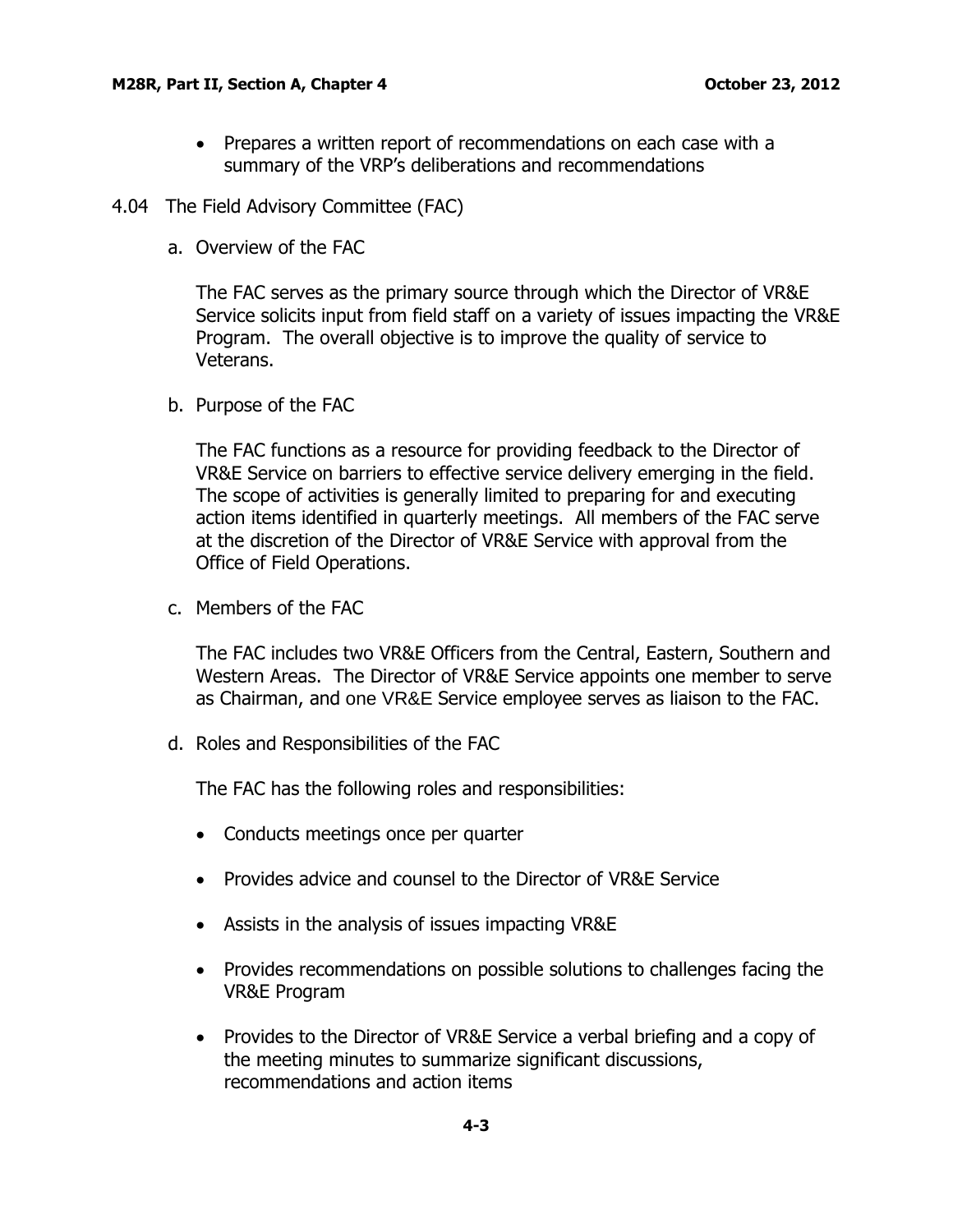- Brings emerging field issues to the attention of VR&E Service Management
- <span id="page-4-0"></span>4.05 Veterans' Advisory Committee on Rehabilitation (VACOR)
	- a. Overview of VACOR

VACOR is authorized by [38 U.S.C. 3121](http://www.law.cornell.edu/uscode/38/usc_sec_38_00003121----000-.html) and operates under the provisions of the Federal Advisory Committee Act. VACOR consults with and advises the Secretary of Veterans Affairs on the administration of Veterans' rehabilitation programs under 38 U.S.C. The findings of VACOR are incorporated in the Secretary's annual report submitted to Congress under 38 U.S.C. 529. Further guidance on VACOR is outlined in 38 CFR 21.400 and CFR 21.402.

b. Purpose of VACOR

VACOR submits a yearly report to the Secretary on rehabilitation programs and activities provided to Veterans. The report must include an assessment of the rehabilitation needs of Veterans and a review of programs and activities designed to meet such needs.

c. Members of VACOR

VACOR includes the following members who are appointed by the Secretary:

- A Designated Federal Officer (DFO)
- Veterans with service-connected disabilities
- Experts in the field of rehabilitation medicine
- Experts in the field of vocational guidance
- Experts in the field of vocational rehabilitation
- Experts in the field of employment and training

One member will also be appointed from each the following agencies for their knowledge on the administration of Veterans' rehabilitation programs under 38 U.S.C.:

VA, Veterans Health Administration